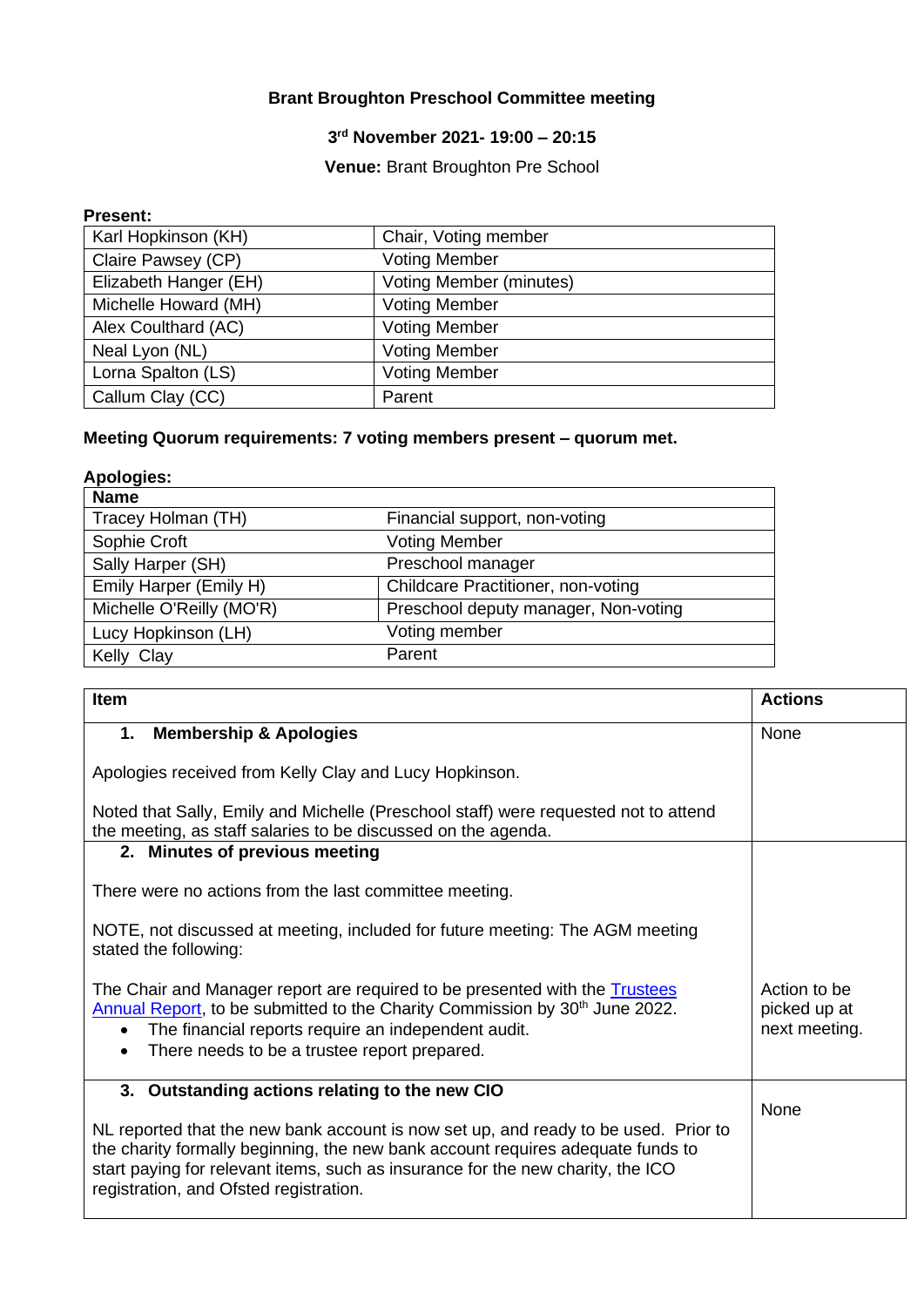| VOTE: The Committee agreed to transfer the sum of £2000 to the new bank<br>account, in readiness to pay for these items. All committee members voted in<br>favour.                                                                                                                                                                                                                                                                                                                                            | EH to ask TH to<br>transfer £2000<br>into new bank<br>account from                        |
|---------------------------------------------------------------------------------------------------------------------------------------------------------------------------------------------------------------------------------------------------------------------------------------------------------------------------------------------------------------------------------------------------------------------------------------------------------------------------------------------------------------|-------------------------------------------------------------------------------------------|
| The committee agreed that TH (financial support to preschool) has authorized<br>authority to spend from this account, as required.                                                                                                                                                                                                                                                                                                                                                                            | current bank<br>reserves.                                                                 |
| NL confirmed that the S105 Order has been received from the charity commission,<br>which gives authorization for the existing preschool charity to transfer assets to the<br>new CIO. Along with the current charity funds, the following assets will need to be<br>transferred to the new CIO:<br><b>Building</b><br>$\qquad \qquad \blacksquare$<br>Contents<br>$\overline{\phantom{a}}$<br><b>Staff</b><br>$\overline{\phantom{a}}$                                                                        |                                                                                           |
| There was a discussion regarding the requirements of insurance of the CIO. It was<br>agreed that the committee initially investigate if the current provider (The Early Years<br>Alliance - EYA) could transfer the existing policy to the new CIO, without too much<br>bother. AC agreed to liaise with Sally to determine if this was possible – conversation<br>with EYA required. The exact date that the transfer will happen is currently unknown,<br>but expected to be w/c 20 <sup>th</sup> December. | AC to liaise with<br>SH regarding<br>transferring the<br>insurance.                       |
| It was agreed that should the transfer of insurance not be allowable, that 3 quotes for<br>insurance will be sourced, and the committee will review to make a decision on<br>which to proceed with. Transfer of the existing policy is the preferred way forward.                                                                                                                                                                                                                                             |                                                                                           |
| The step that need to be taken to transfer to the CIO are as follows:                                                                                                                                                                                                                                                                                                                                                                                                                                         |                                                                                           |
| Ofsted deregistration of current charity, and registration of new CIO - NL to<br>liaise with Samantha at Ofsted to confirm the date for this.                                                                                                                                                                                                                                                                                                                                                                 | See highlighted<br>actions.                                                               |
| Register with the Information Commissioning Office (ICO) – NL to arrange.<br>Staff to be TUPE over to new CIO - MH investigated what needs to be done,<br>and will prepare letters for staff with the required information confirming they<br>will be moved to CIO organization.                                                                                                                                                                                                                              | EH to contact<br>Bev Barker at<br>LCC to confirm<br>requirement of                        |
| Insurance to be arranged – discussed above<br>Declaring and transferring the assets – this can be completed following the<br>move to the CIO – EH to liaise with Bev Barker (LCC) on how this is<br>undertaken. First Committee meeting in 2022 will discuss the process of this.                                                                                                                                                                                                                             | transferring the<br>assets, and how<br>the accounts are<br>transferred<br>between the two |
| There was a discussion about the ownership of the Preschool building. There is an<br>understanding that the Preschool own the building, and the land it sits upon is leased<br>from the County Council. Committee members recall Bev Barker discussing that<br>there should be "Holding Trustees" <sup>1</sup> responsible for the preschool property. Trustees<br>must lawfully instruct the Holding Trustees to transfer the property - EH to confirm                                                       | charities (old<br>and new).                                                               |
| with Bev the details of this, and how to progress if these people are not known/no<br>longer contactable.                                                                                                                                                                                                                                                                                                                                                                                                     | <b>EH</b> contact BB<br>re early years<br>funding.                                        |
| EH will also liaise with BB (LCC) on how the early years funding paid by LCC will be<br>paid to the new CIO – who do we need to notify?                                                                                                                                                                                                                                                                                                                                                                       | CC source<br>GDPR training.                                                               |
| It was agreed that the committee/trustees should undertake GDPR training, as we<br>register with the information Commissioning Office. CC will provide some free online<br>training that trustees can undertake.                                                                                                                                                                                                                                                                                              | KH liaise with<br>SH regarding                                                            |

 $1$  For definition, roles and responsibilities, see C7 and E10 of:

[https://www.ihbc.org.uk/recent\\_papers/docs/Charity\\_Commission.pdf](https://www.ihbc.org.uk/recent_papers/docs/Charity_Commission.pdf)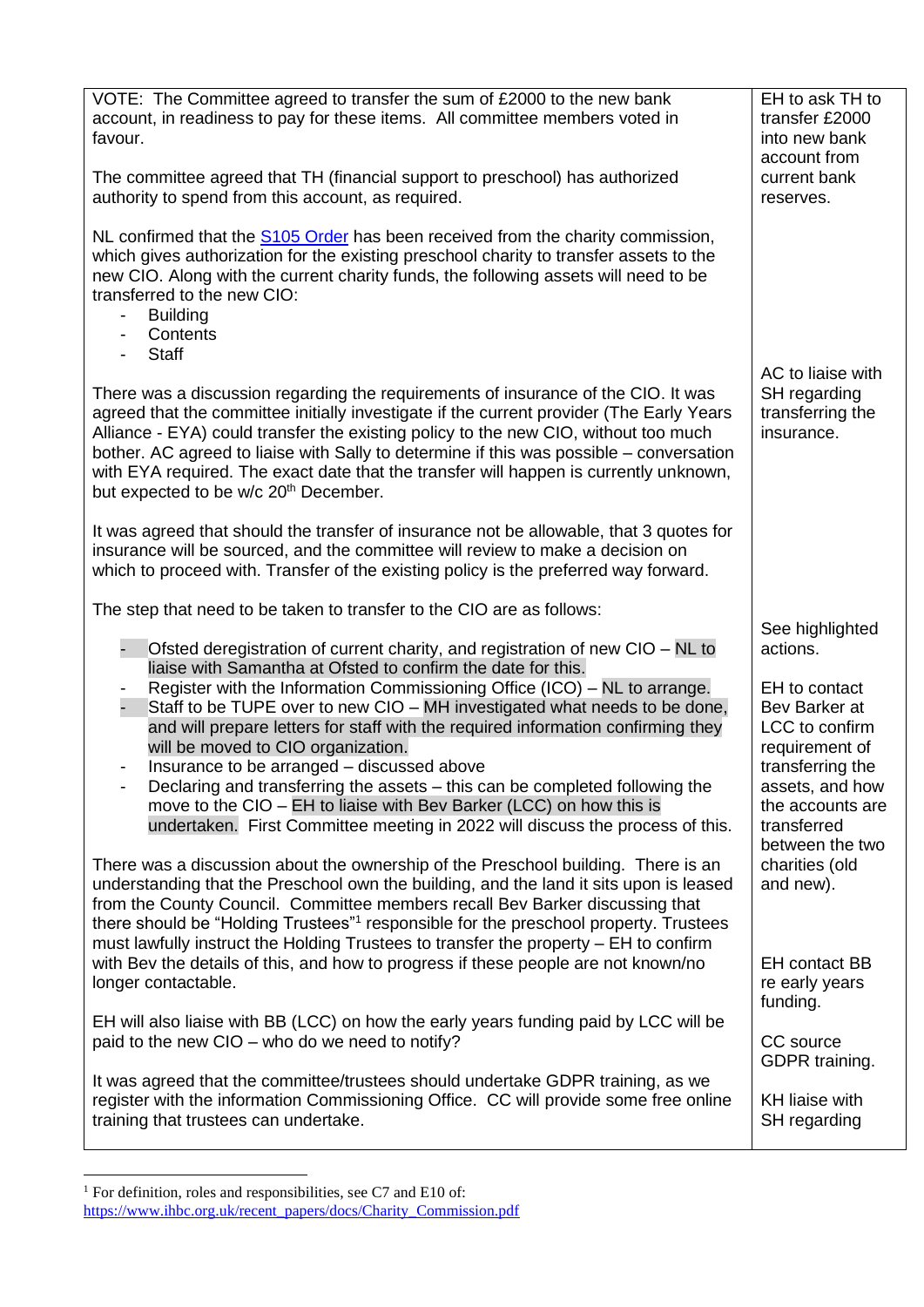| LS noted that we must investigate whether childcare vouchers/free hours need to be<br>attached to the new CIO in order to be paid to the correct charity/bank account. KH<br>to liaise with Sally on whether this is required, and what we need to do to change this<br>over.                                                                       | vouchers / free<br>hours.                                            |
|-----------------------------------------------------------------------------------------------------------------------------------------------------------------------------------------------------------------------------------------------------------------------------------------------------------------------------------------------------|----------------------------------------------------------------------|
| 4. Staff wages                                                                                                                                                                                                                                                                                                                                      |                                                                      |
| The national minimum wage will increase to £9.50hr from 1 <sup>st</sup> April 2022. This effects<br>one staff member, who will be entitled to a wage increase.                                                                                                                                                                                      |                                                                      |
| The committee reviewed the impact of the wage increase, on two versions of<br>scenarios. V1 is in the increase of ~5.5% to Emily's wage £9.50hr, with an increase<br>of ~3.5% to both Sally and Michelle to reflect the responsibilities and roles within the<br>setting.                                                                           |                                                                      |
| V2 increased Emily's wage to £9.60hr (~6.6% increase), to reflect Emily's<br>qualifications, which should set her above national minimum wage. This version kept<br>the increase to Michelle and Sally at ~3.5%.                                                                                                                                    | KH to liaise with<br>SH to<br>communicate<br>committee<br>decisions. |
| <b>VOTE:</b> The committee all voted in favour to implement V2 of projected pay costs.                                                                                                                                                                                                                                                              |                                                                      |
| <b>VOTE:</b> The committee all voted to start the increased pay for all 3 members of staff<br>from the start of the CIO organization (expected to be 20 <sup>th</sup> December 2021).                                                                                                                                                               |                                                                      |
| Committee members agreed that the pay structure of the staff should be reviewed<br>once the CIO is established, and more detailed work undertaken to consider whether<br>the staff pay is representative of the work they undertaken, and comparable to other<br>Early Years setting of the same size.                                              |                                                                      |
| CC agreed to prepare some research/case studies to show the prices of attending<br>other local settings, which will feed into a review of Preschool fees, and staff pay. It<br>is intended this work will be completed by the Committee, once the work on the CIO<br>is complete, in early 2022.                                                    |                                                                      |
| EH agreed to speak to TH to determine if there are any practical implications of<br>asking preschool staff if they would like to receive December pay 1 week early, to<br>ensure pay is received before Christmas. This is best practice in other organizations,<br>and should be offered to staff if there are no practical implications or costs. |                                                                      |
| 5. Trustees week                                                                                                                                                                                                                                                                                                                                    |                                                                      |
| MH informed the committee it is Trustees Week, and volunteered to put together<br>some information about the committee that can be shared with members and on the<br>website. This may encourage others to join the committee, and help communicate<br>what goes on behind the scene of running the charity.                                        | <b>ALL</b>                                                           |
| Committee members to send information to MH if they would like to be included                                                                                                                                                                                                                                                                       |                                                                      |
| 6. AOB:                                                                                                                                                                                                                                                                                                                                             |                                                                      |
| Milk: The current milk supplier has stopped providing a service to preschool on a<br>Wednesday, which is causing a problem with providing fresh milk to the children. CP<br>agreed to liaise with SH to contact the company on behalf of the Trustees, to try and<br>resolve the issue.                                                             |                                                                      |